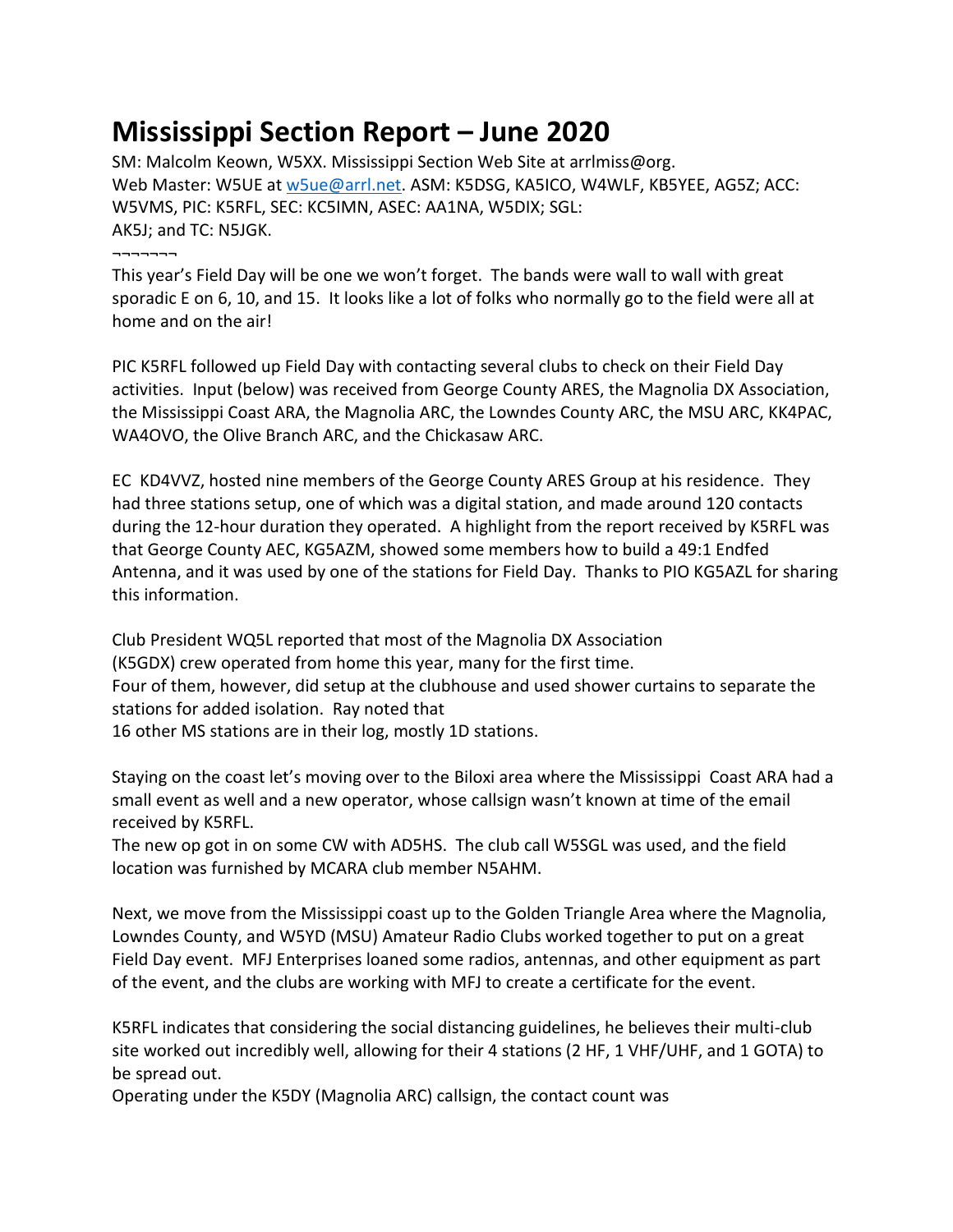726 from the site, and they had a few operating from home stations that they will be submitting for K5DY as well. From start to finish they had

41 in attendance and 2 of those changed status after arriving Saturday morning. They had a test session Saturday morning where one of the current Magnolia ARC members upgraded to General Class, and they welcomed a new Technician . The site is the currently the Community Counseling Services Administration building, formerly the Mary Holmes College Campus in West Point, MS.

Last, but not least by any means, we move up to the Northwest part of the state to Desoto County. Let's start here with a great representation of what the rule change allowed for. Two friends set up independent 1B stations side by side in their front yard for Field Day as KK5PAC and WA4OVO. Bobby made 276 Digital contacts on FT4 using his Yaesu FT-991A and DX Commander antenna while Joe made 116 Phone contacts with his Icom 7300 and End-Fed Wire.

Now we'll move over to the Olive Branch City Park where members of the Olive Branch ARC and Chickasaw ARA teamed up for a Field Day event. They operated 6A for the full 24 hr period and made 1066 QSOs

Thanks to PIC K5RFL for collecting the above information

In other activity around the state K1REZ indicates that due to the Corona-virus pandemic, the Scott County Amateur Radio Club elected not to hold their usual Field Day at Farris Park in Morton, but instead encouraged members to operate from home. During Field Day three of their members participated from their homes, scoring over 1000 points for the club. W5MSV worked CW, K1REZ worked Digital, and N5SPJ worked Phone and Digital.

The Vicksburg ARC operated from home with N5JGK, KJ5RC, N5DU, K5XU, AG5BC, and W5XX participating with heavy emphasis on FT4/FT8 and CW.

And lastly K1REZ reports that from 1:00 pm on June 27 to 4:00 pm on June 28, members of the East Mississippi Tailbone Amateur Radio Group

(EMTARG) manned their digital stations and passed 298 pieces of in-state and out-of-state traffic on behalf of stations participating in the 2020 Field Day.

Harrison County EC AG5RI reports that ARES is remotely conducting their ARES Meetings in furtherance of social distancing. They are preparing and refreshing for hurricanes season. They are planning an organizational meeting if social distancing measures lift, and if not, then they are going to organize a Zoom meeting. Jason's goal to increase ARES activities in the community in addition to storm preparedness and response.

K1REZ reports that on June 4 the Scott County Amateur Radio Club held its monthly club meeting on the Pelahatchie Repeater, 145.390 with a 77HZ tone. After discussing club business, AD5XR gave an excellent presentation on Restoring Antique Radios. Handouts were made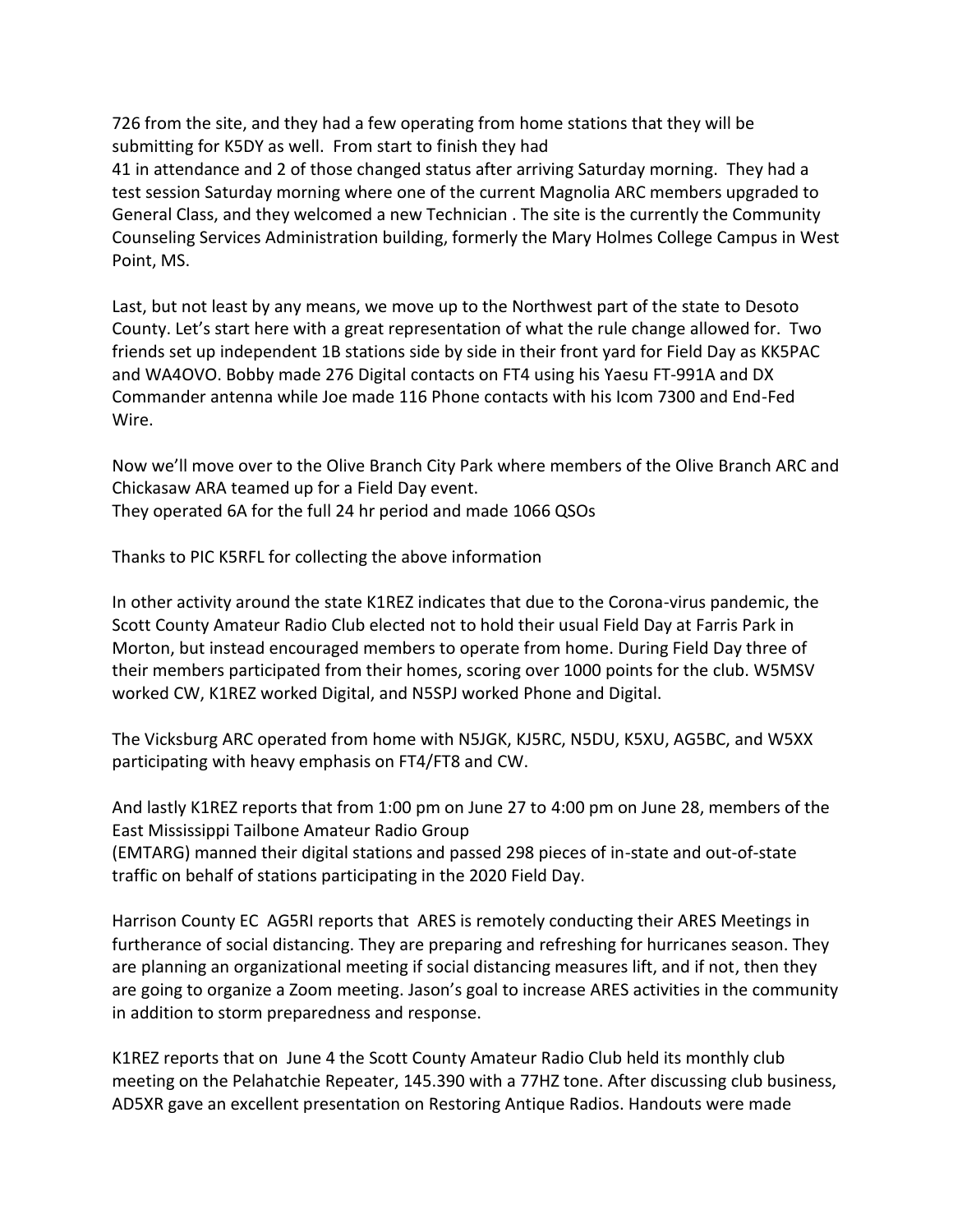available for download on their website so that everyone could follow along during the presentation. After the presentation there was much discussion as various Hams mentioned their own radio restoration and repair projects with AD5XR answering questions.

Lauderdale county EC KB5SZJ reports that the Meridian ARC hopes to resume classes and testing in July. They have many wanting to take the class and test so hopefully in the next few months Meridian will see new Hams in the area.

From Desoto County EC KF5WVJ reports that Desoto County ARES/RACES joined OBARC and CARA for Field Day and used it as a training day. They had about ten members show up and Rick had the County EMCOMM trailer at Olive Branch City Park where they held a deployment and EMCOMM training session. They trained on deployment of HF antennas and the setup and use of the EMCOMM trailer.

EC K1REZ reports that on the evening of June 5 a series of severe thunderstorms moved rapidly into Scott County. KF5VVU, the Scott County AEC in charge of SKYWARN, activated the ARES and SKYWARN Teams and the Scott County Severe Weather Net, which ran approximately two hours.

KF5VVU read the latest Severe Weather Reports over the air from the National Weather Service forecast office in Jackson and took a total of

7 check ins and Storm Spotter Reports from Amateur Radio operators in and around Scott County. Fortunately, there was no damage in Scott County, and the SKYWARN Team was able to get in some good hands on training.

On your long-range calendar pencil in:

- Simulated Emergency Test, August 8, POC KC5IMN and AA1NA. ARES Prepare. Hurricane Josephine is coming.
- Huntsville Hamfest; Von Braun Center, Huntsville, Alabama, Cancelled
- ARRL Day in the Park/Papa Jack's Trade Day, Tupelo, Date: Tentative, POC: KG5IVL
- Jackson County Hamfest, Ocean Springs, November 13-14, POC: N2PKW
- Capital City Hamfest, Trademart, Jackson, January 29-30,
- POC:K2GCY@att.net
- 2021 Mississippi QSO Party, April 3, POC: [w5xx@cablelynx.com](mailto:w5xx@cablelynx.com)

Congratulations to the following on their upgrades in June: KI5FHR, Jared – Hattiesburg; KI5FYQ, Jack – Sturgis; KI5GDY, Levi - Vardaman; KI5GET, Kenneth – Southaven; KI5JFW, Harry – Greenwood; N5TAX, Danny – Booneville; and KC5FRQ, Donald – Pontotoc.

And congratulations to K1REZ who qualified for the ARRL Brass Pounders League for originating and receiving over 500 messages during the month of June. According to the W5XX data base this is the first BPL in Mississippi since Camille in 1969!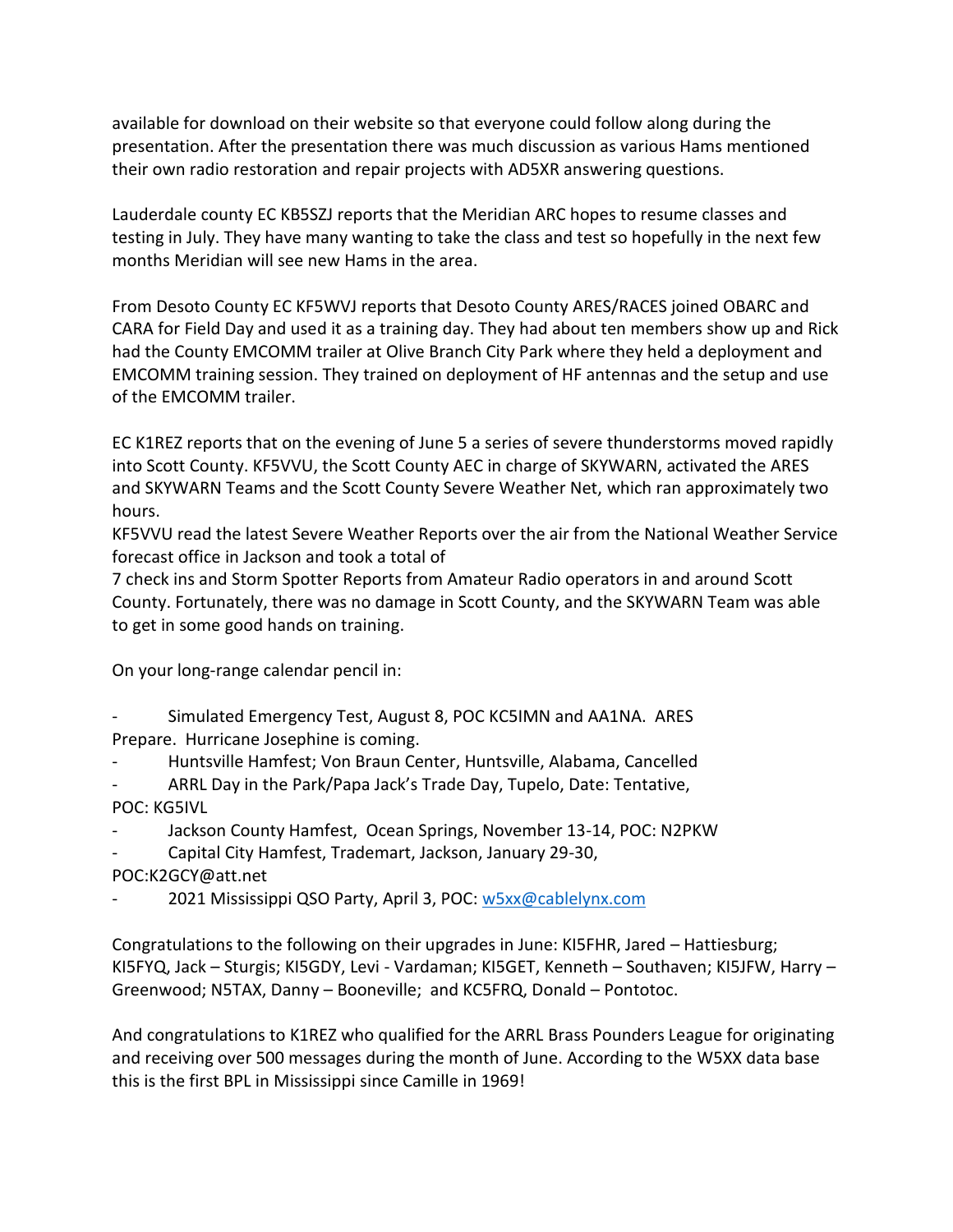And last, but not least, congratulations to KD5SPB, who completed ARRL PR-101, Public Relations 101 for Radio Amateurs.

Welcome to the following new Hams in Mississippi in June: AG5ZH, Loyd – Biloxi; KI5JFV, Charles – Olive branch; KI5JJP, Jeffrey – Pascagoula; KI5JNA, Jose – Ocean Springs; KI5JNC, Christina – Columbus; KI5JOD, Peter – Benoit; and KI5JRK, Michael – Starkville. Thanks to the VE Teams who managed to conduct session in a safe manner despite Covid 19.

Also welcome the following new ARRL Members in June : KM4CRD, John – Booneville; KI5HLL, Elizabeth Laurel; W5JBC, James – Florence; KI5JCL, Kyle – Madison; WB0JBZ, Katherine – Canton; KI5JNA, Jose – Ocean Springs; KD5KMS, James – Pontotoc; K5KRC, Michael – Osyka; KD5KRY, Charles – Waynesboro; KU3L, Grant – Diamondhead; N3LHJ, Lane – Starkville; K3MFV, Michael – Diamondhead; KE5MFV, Robert – Byhalia; KC5NJA, James – Brandon; KJ4NJT, John – Gulfport; K5RTR, John –

Sumrall; AE5YT, Stanley – Long Beach; and AG5ZH, Loyd – Biloxi;

ARRL membership in Mississippi is now 996 down 6 from last month. We had a record 21 new ARRL members in June; however, we had a record number of lapsed members coupled with an unfortunate number of Silent Keys which caused the loss. Keep working! Thanks to all who support ARRL Membership in Mississippi.

SEC Report for June 2020: KC5IMN (SEC)

EC Reports for June 2020: N5AAS (Forrest), K5ATA (Panola), AE5FK (Walthall), KA5ICO (Chickasaw), N5KDA (Adams), AD7KJ (Franklin), KE5MIS (Yalobusha), AF5NG (Marion), K1REZ (Scott), AG5RI (Harrison), AA5SG (Jones/Wayne), KB5SZJ (Lauderdale), KG5TTU (Tate), KG5WJM (Jasper), KF5WVJ (DeSoto), and KA5ZEA (Attala).

ACC Report: W5VMS. Scott reports that the Vicksburg ARC updated heir Special Service Club (SSC) status. Many clubs in Mississippi should seek SSC status in recognition of their commitment to community and Ham Radio. Also, the Scott County ARC completed ARRL club affiliation. If your club hasn't completed you annual ARRL Club Report or applied for ARRL Affiliation or SSC, Scott will be visiting with you shortly.

OES Report: WB5AKR. Larry would like to invite everyone to join EMARTG on 3595 kHz. His P2P station now runs 24/7. Try Winmor P2P direct. Connect anytime to test the path conditions on 80 meters. 3595 (dial) on USB.

Club Newsletter/Reports (Editor): the Meridian ARC Spark Gap (W5MAV)

Regret to report the passing of KE5UFZ of Tupelo. Chuck was an Assistant Emergency Coordinator and very active in Skywarn.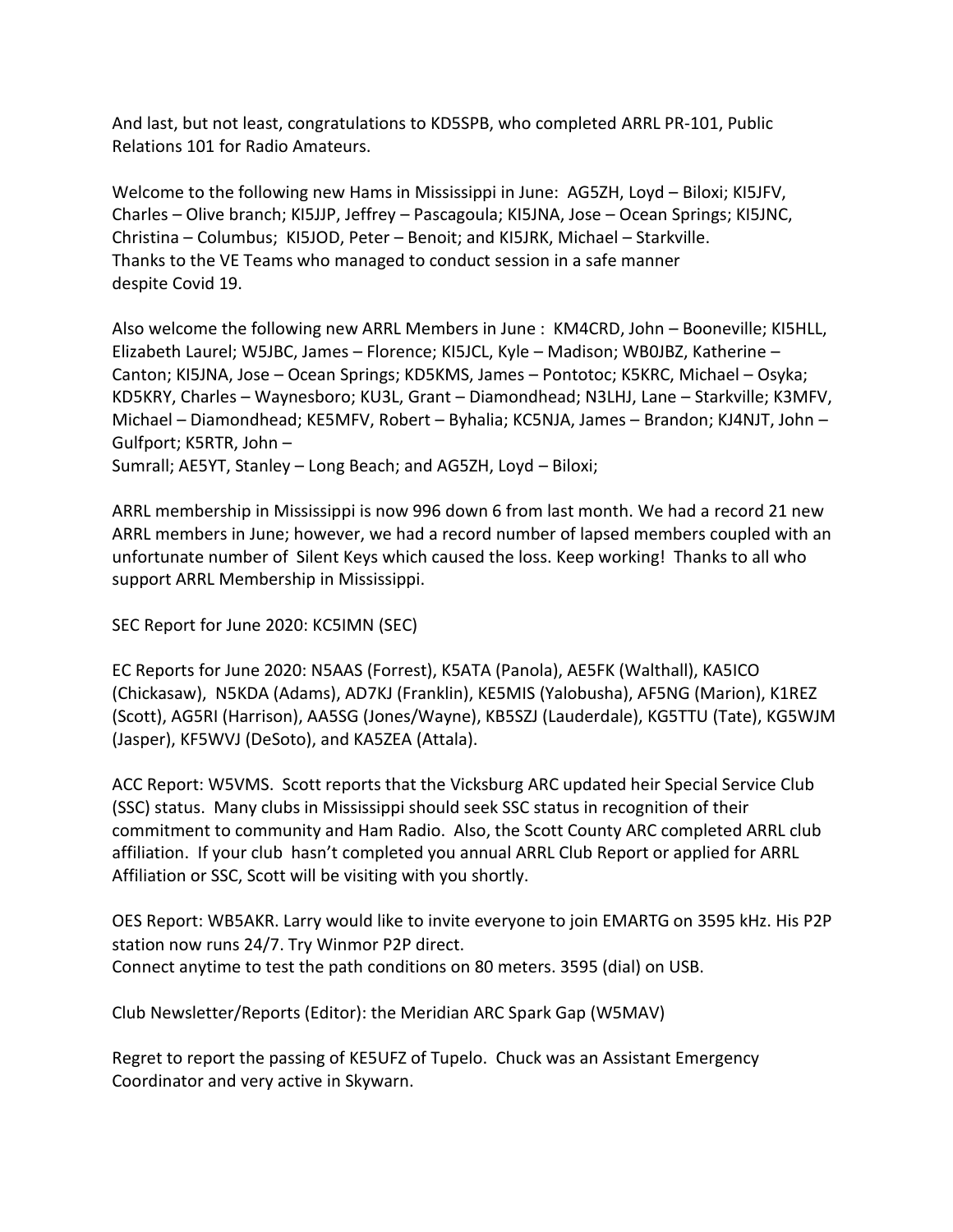HF Net Reports – sessions/QNI/QTC (Net Manager)

Hattiesburg ARC HF Net 4/39/0 (KD5XG)

K5TAL 80M Net 4/71/0 (WV5Q)

Magnolia Section Net 30/1117/0 (KA5ICO)

MS Baptist Hams Net 3/11/0 (WF5F)

MSPN 30/2387/10 (W5JGW)

VHF Net Reports - sessions/QNI/QTC (Net Manager)

Adams County ARES 5/51/0 (N5KDA)

Capital Area Emergency Net 4/51/0 (K5XU)

Central Mississippi ARES Training Net 5/46/5 (K1REZ)

DeSoto County Training and Information Net 4/111/0 (KF5WVJ)

Forrest/Perry Counties Net ARES 2/20/0 (N5AAS)

Harrison County ARES 2/7/0 (AG5RI)

Hattiesburg ARC 2 M Net 4/50/3 (KD5XG)

Hattiesburg ARC 2 M Simplex Net 1/11/0 (KD5XG)

Jackson ARC Emergency Net 5/72/0 (K5XU)

Jasper County ARES 4/26/0 (KG5WJM)

Jones/Wayne Counties ARES 4/59/0 (AA5SG)

Lowndes County ARC 5/104/0 (KF5AZ)

Marion County ARES Net 5/39/0 (AF5NG)

Marshall County ARES – meets with DeSoto County Net (KB0ZTX)